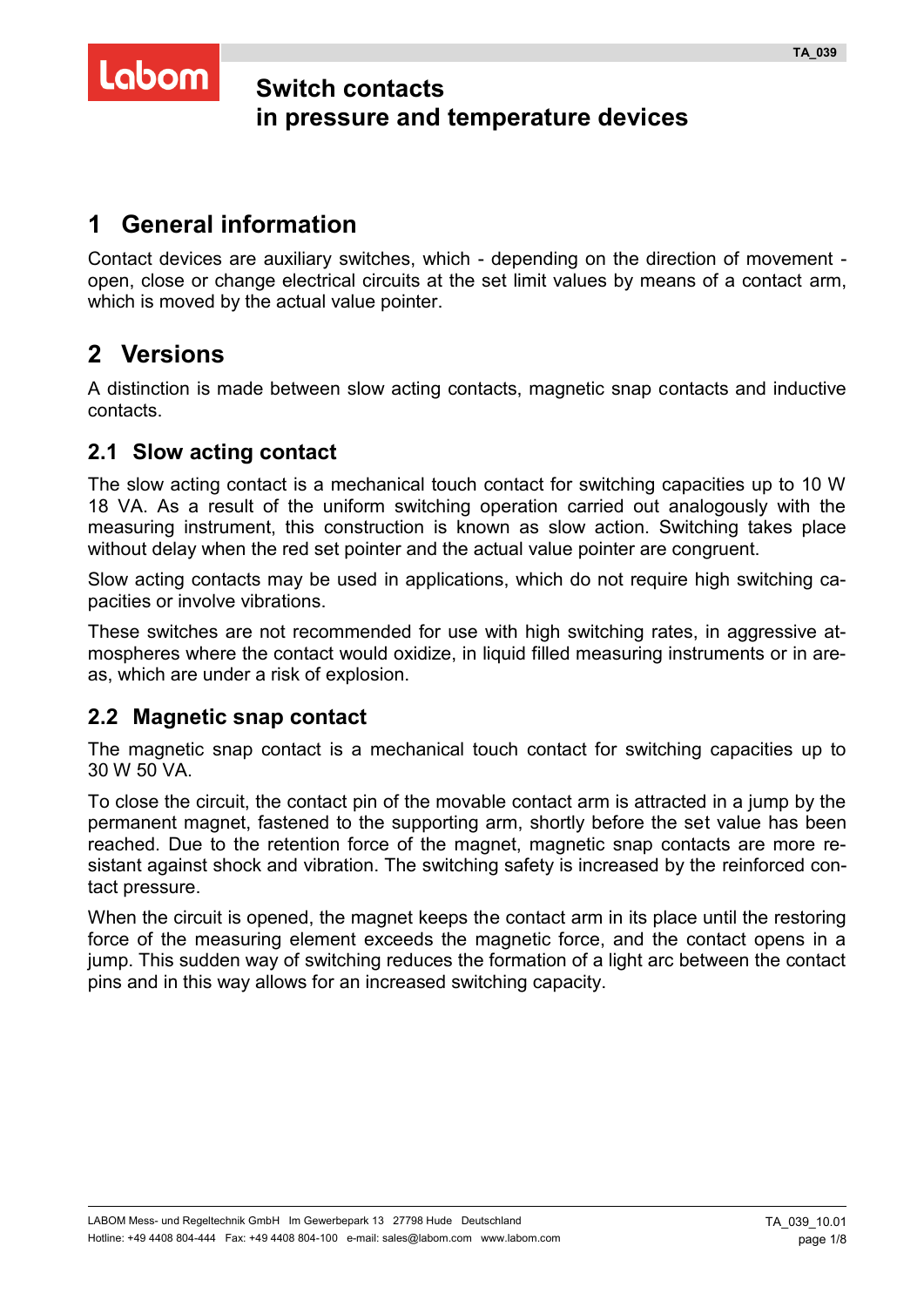|  |  | 2.2.1 Connection characteristic data for magnetic snap contacts |  |  |  |
|--|--|-----------------------------------------------------------------|--|--|--|
|--|--|-----------------------------------------------------------------|--|--|--|

| can be adjusted across the entire scale range (adjustment made with contact lock) |
|-----------------------------------------------------------------------------------|
|                                                                                   |
|                                                                                   |

*Table 1: Connection characteristic data for magnetic snap contacts*

# **2.3 Contact load of contacts**

# **2.3.1 Recommended contact load under operation in air**

| Voltage<br>per DIN IEC 60038 | Slow acting contact<br><b>Magnetic snap contact</b> |                |        |                   |                  |                  |                   |
|------------------------------|-----------------------------------------------------|----------------|--------|-------------------|------------------|------------------|-------------------|
|                              |                                                     | resistive load |        | inductive<br>load | resistive load   |                  | inductive<br>load |
| DC.                          | AC                                                  | DC.            | AC     | cos > 0.7         | DC               | AC               | cos > 0.7         |
| 220 V                        | 230 V                                               | 40 mA          | 45 mA  | 25 mA             | $100 \text{ mA}$ | $120 \text{ mA}$ | 65 mA             |
| 110 V                        | 110 V                                               | 80 mA          | 90 mA  | 45 mA             | 200 mA           | 240 mA           | 130 mA            |
| 48 V                         | 48 V                                                | 120 mA         | 170 mA | 70 mA             | 300 mA           | 450 mA           | 200 mA            |
| 24 V                         | 24 V                                                | 200 mA         | 350 mA | $100 \text{ mA}$  | 400 mA           | 600 mA           | 250 mA            |

*Table 2: Recommended contact load*

At low switching voltages, the current to be switched may not be below 20 mA for reasons of switching reliability. The switching voltage should not be less than 24 V for the same reason.

# **2.3.2 Maximum values for resistive contact load and operation in air**

|                                               |                         | Slow acting contact | <b>Magnetic snap contact</b> |
|-----------------------------------------------|-------------------------|---------------------|------------------------------|
| Rated insulation voltage U <sub>1</sub>       |                         | $60 < U_1 \le 250V$ | $60 < U_1 \le 250V$          |
| Rated operation voltage U <sub>eff</sub> max. |                         | 250 V               | 250 V                        |
| Nominal operating cur-                        | Inrush current          | 0.7A                | 1.0A                         |
| rent                                          | <b>Breaking current</b> | 0.7A                | 1.0A                         |
|                                               | Continuous current      | 0.6A                | 0.6A                         |
| Switching capacity                            |                         | 10 W/18 VA          | 30 W/50 VA                   |

*Table 3: Maximum values for the contact load*

# **2.3.3 Minimum values for resistive contact load and operation in air**

|                                   | <b>Slow acting contact</b> | <b>Magnetic snap contact</b> |
|-----------------------------------|----------------------------|------------------------------|
| Rated operation voltage Ueff min. | 24 V                       | 24 V                         |
| Switching capacity (DC AC)        | 0.4 W/0.4 VA               | 0.4 W/0.4 VA                 |

*Table 4: Minimum values for the contact load*

We recommend the use of our contact protection relay (product group M7), see Chapter [2.3.5,](#page-2-0) to guarantee the greatest possible switching reliability, to prevent switching interruptions and to improve the switching capacity.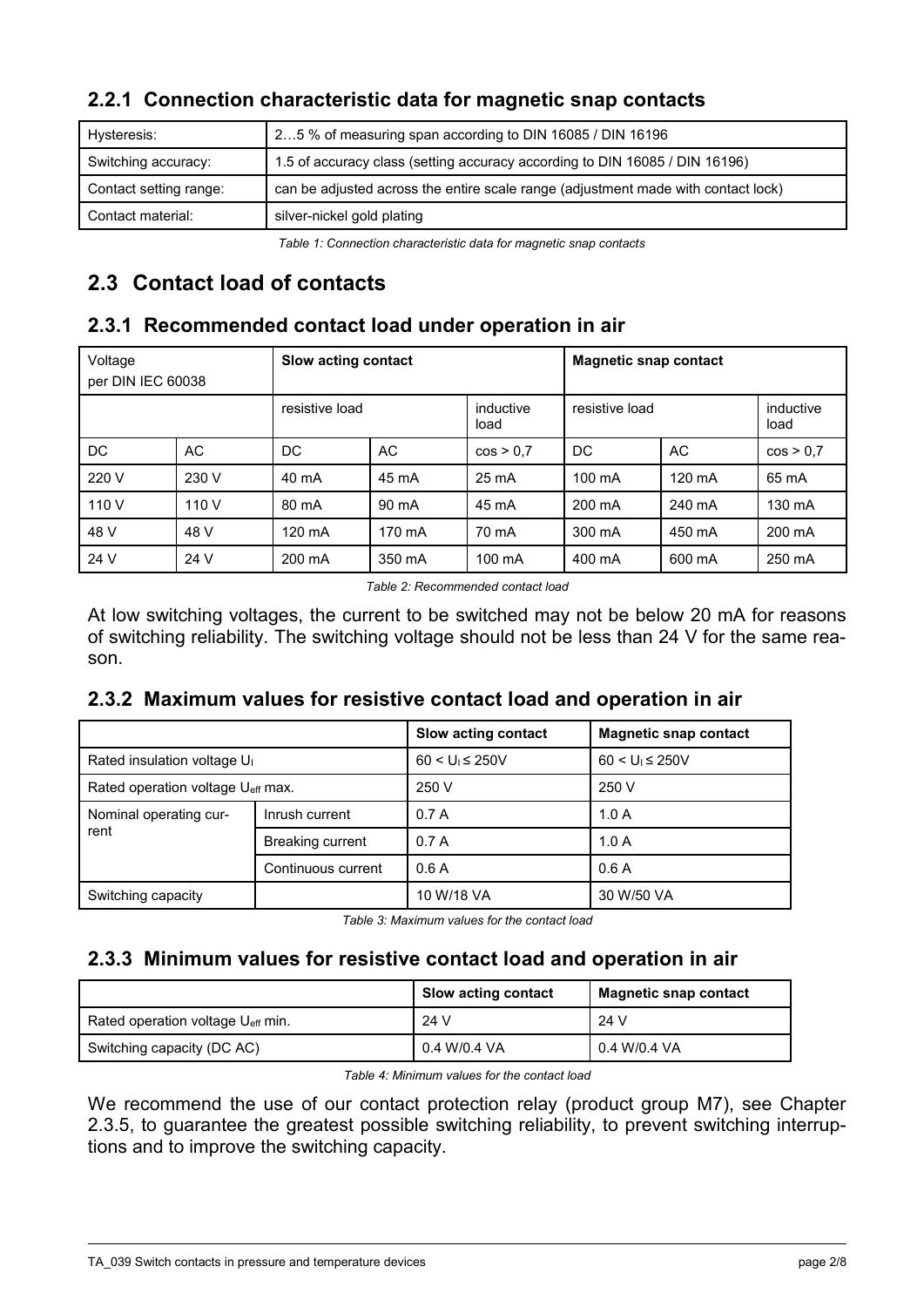### **2.3.4 Maximum values for operation in oil (Labofin)**

|                                    | Slow acting contact                      | <b>Magnetic snap contact</b> |                     |         |
|------------------------------------|------------------------------------------|------------------------------|---------------------|---------|
| Rated operation voltage Ueff max.: |                                          |                              | 230 V AC   110 V AC | 48 V AC |
| Nominal operating current:         | Slow acting contacts are generally un-   | 90 mA                        | 90 mA               | 90 mA   |
| Switching capacity (AC)            | suitable for devices with liquid filling | 20 VA                        | 10 VA               | 4.3 VA  |

*Table 5: Maximum values for the contact load for operation in oil*

# <span id="page-2-0"></span>**2.3.5 Design and operation of contact protection relays**

Contact protection relays improve the switching reliability and switching capacity of electromechanical switching contacts and reduce the contact load. They also prolong the service life of the contacts significantly since 99% of the time they open and close in a de-energised state on account of a pulse-to-pause ratio during contact sensing of 1:100. Flutter is almost completely ruled out through a dropout delay of approx. 0.5 seconds. Contact protection relays are available for single- and double contacts as well as double contacts in interval switching. The relay output is a potential-free changeover switch.

### **2.4 Inductive contact devices**

**I**nductive contact devices are equipped with electrical distance sensors (proximity sensors) per DIN EN 60947-5-6 (NAMUR). These proximity sensors are two-wire DC switches that contain the transistor oscillator. LABOM uses proximity sensors that are also called slotted initiators due to the slot design. The electromagnetic field is concentrated between two axially opposed coils. The switch operates when the aluminum control vane moved by the actual value pointer enters into the space or slot between the two coils. The signal is transmitted without delay, analogoue to the movement of the actual value pointer.

If no material is present in the slot, the oscillator will resonate. In this condition, the impedance of the whole system is relatively low (approx. 1 kOhm). The coil system is attenuated as soon as the control vane enters into the slot. The oscillator stops to resonate and the impedance of the whole system becomes relatively high (approx. 7 kOhm).

The difference in the current consumption of resonating and non-resonating oscillators is used to drive a switching amplifier, which turns the input signal into a binary output signal. This is why the switching operation of inductive contacts is not only governed by the slotted initiator, but also by the switching amplifier.

The inductive contact is deemed to be open for the description of the switching function (see [3.2\)](#page-4-0) when the control vane enters the slotted initiator (high-impedance state).

### **2.4.1 Different designs of inductive contacts**

### **Types N (standard) and SN (safety version)**

Inductive contacts are available as standard (type N) and safety versions (type SN). The SN types behave like the N types, but with two differences: In the event of a malfunction in the sensor, the evaluation unit or the connecting line system, the output of the evaluation unit automatically switches to the safe "OFF" state.

The second difference of the safety version (type SN) is that it allows operation down to  $-40^{\circ}$ C.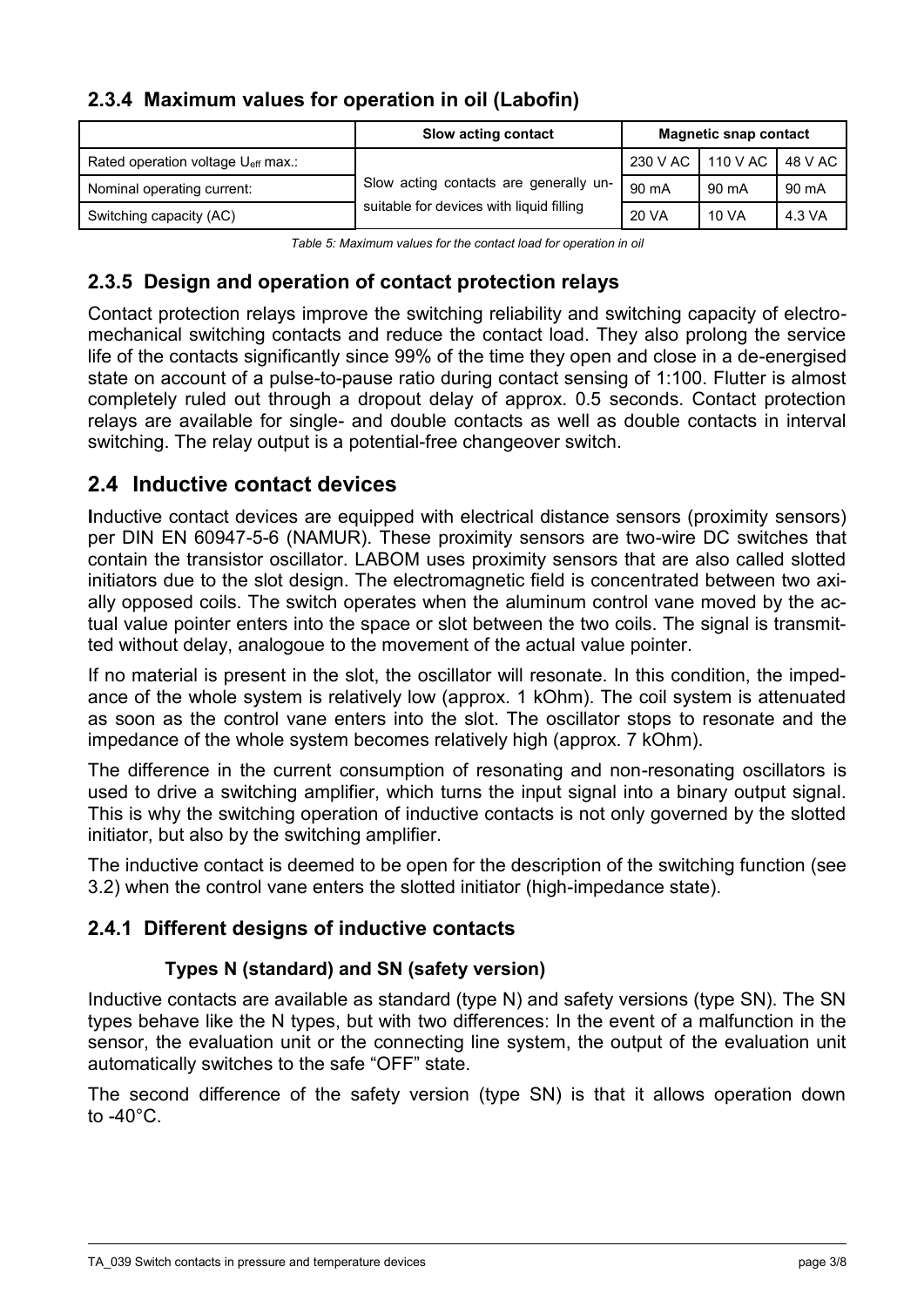| <b>Control flag</b> | <b>Resonant circuit</b> | <b>Resistor</b> | <b>Current</b>  | <b>Contact</b> |
|---------------------|-------------------------|-----------------|-----------------|----------------|
| entered             | damped                  | high-impedance  | low < 1 mA      | open           |
| exited              | undamped                | low-impedance   | high $> 2.2$ mA | closed         |

*Table 6: States of type N and SN inductive contacts*

#### **Types S1N (safety version, inverse)**

The safety version is also available with an inverse switching behaviour (type S1N). This means that a line break as well as a broken control vane lead to the same output signal (permanently high-impedance => contact open).

| <b>Control flag</b> | <b>Resonant cir-</b><br>cuit | <b>Resistor</b>    | Current         | <b>Contact</b> |
|---------------------|------------------------------|--------------------|-----------------|----------------|
| entered             | undamped                     | low-impedance      | high $> 2.2$ mA | closed         |
| exited              | damped                       | high-<br>impedance | low < 1 mA      | open           |

*Table 7: States of type S1N inductive contacts*

### **2.4.2 Connection characteristics for initiators (proximity sensors) per DIN EN 60947-5-6 (NAMUR)**

| Nominal voltage:       | $8 V = (R_i \approx 1 K \Omega)$                                                  |
|------------------------|-----------------------------------------------------------------------------------|
| Operating voltage:     | $5 - 25V$                                                                         |
| Current consumption:   | $\geq$ 3 mA (active face uncovered) respectively $\leq$ 1 mA (active face damped) |
| Switching accuracy:    | approx. 0,5% of full scale value                                                  |
| Contact setting range: | can be adjusted across the entire scale range (adjustment made with contact lock) |

*Table 8: Connection characteristic data for initiators*

### **2.4.3 Inductive contact with an integrated switching amplifier**

Inductive contacts with an integrated switching amplifier can directly switch a relay or be used as input for a PLC (the previously additionally required switching amplifier is not required anymore).

#### **Electrical data** Accuracy

| Operating voltage range     | 10-30 VDC                    | approx. 0.5 % of the full-scale value |                       |
|-----------------------------|------------------------------|---------------------------------------|-----------------------|
| Residual ripple             | $< 10 \%$ U <sub>ss</sub>    | Output                                |                       |
| No-load current             | $< 15 \text{ mA}$            | Switching output                      | <b>PNP</b> transistor |
| Reverse polarity protection | yes / fully                  | <b>Ambient temperature</b>            |                       |
| Switching current           | $< 100$ mA                   | Standard $-25+70$ °C                  |                       |
| <b>Residual current</b>     | $< 0.1$ mA                   | <b>EMC</b>                            |                       |
| Voltage drop at             | < 1.8 V                      | In accordance with EN 60947-5-2       |                       |
| Short-circuit proof         | yes / cyclical<br>inspection |                                       |                       |

The switched output (A) establishes a connection to plus (+). The load (resistance) between output (A) and ground (-) should be selected so that the maximum switching current of 100 mA is not exceeded.

Versions with a double contact have a common power supply.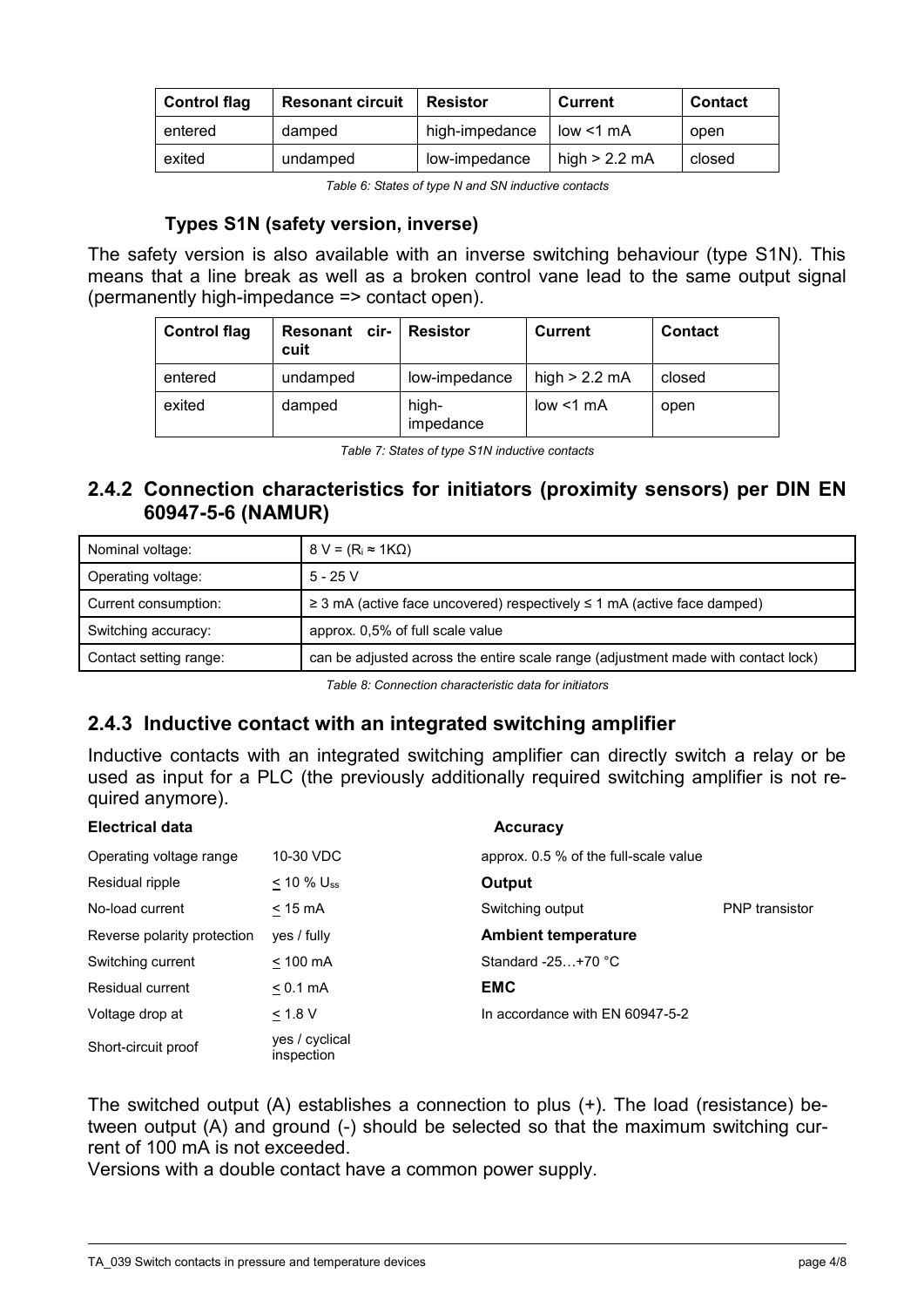# **3 Definition of switch function**

The order code consists of the contact type and the desired switching function.

# **3.1 Types of contact**

The following types of contact are available:

- $\bullet$  L2 = slow acting contact
- $\bullet$  M2 = slow acting contacts with separated circuits
- $\bullet$  L4 = magnetic snap contact
- M4 = magnetic snap contacts with separated circuits
- $\bullet$  N1 = inductive contact, safety initiator (type SN)
- $\bullet$  N2 = inductive contact, safety initiator inverse (type S1N)
- $\bullet$  N4 = inductive contact, safety initiator (type N or type Si2-K08-Y1)
- $\bullet$  N6 = inductive contact with integrated switching amplifier

The following order codes apply to the type series BNxxxx and BPxxxx pressure switches:

- $\bullet$  N4 = inductive contact, safety initiator (type SN)
- N5 = inductive contact, safety initiator inverse (type S1N)

# <span id="page-4-0"></span>**3.2 Type of construction**

The graphic representation on the device shows the basic switching function or type of construction.

| <b>Type of construction</b>                                      | <b>Representation</b> | <b>Representation with</b><br>integrated switching<br>amplifier |
|------------------------------------------------------------------|-----------------------|-----------------------------------------------------------------|
| Switch is open at start of scale                                 |                       |                                                                 |
| Switch is closed at start of scale                               |                       |                                                                 |
| One output of switch is open at start of<br>scale, one is closed |                       |                                                                 |

It always shows the switch position at the start of the scale.

*Table 9: Graphic representation of the type of construction*

# **3.3 Switch function, direction of action and their code number**

Unlike in electrical engineering, the rest position of a switching contact is not obvious for pressure and temperature measuring devices. The start of the measuring range of a pressure gauge can be at vacuum level, that of a temperature gauge in the negative temperature range.

In addition to the switching function (normally open, normally closed, changeover switch), it is therefore necessary to specify the direction of action (on rising or falling measured value) for an optimum adjustment.

A code number is assigned to each combination of switching function and direction of action. For this, see DIN 16085 (for pressure gauges) or DIN 16196 (for temperature gauges):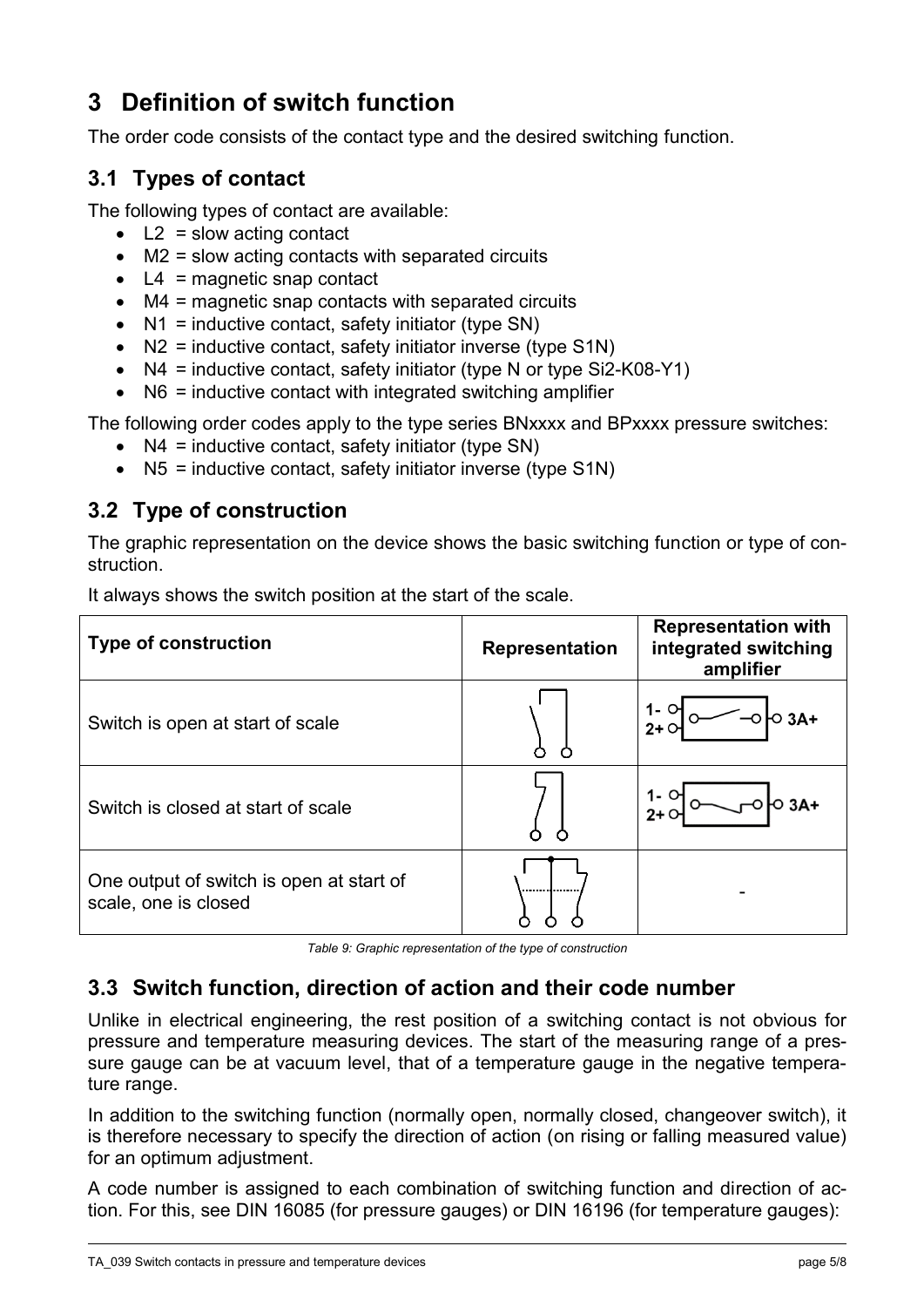| <b>Switch function</b> | Slow acting contact/<br>magnetic snap contact | Inductive contact   | direction of action       | Code<br>number |
|------------------------|-----------------------------------------------|---------------------|---------------------------|----------------|
|                        | Closes the switch                             |                     | on rising measured value  |                |
| Normally open          |                                               | Control current on  | on falling measured value |                |
|                        |                                               | Control current off | on rising measured value  | 2              |
| Normally closed        | Opens the switch                              |                     | on falling measured value | 5              |
| Changeover             | Closes one output and<br>open the other       |                     | on rising measured value  | 3              |
| switch                 |                                               |                     | on falling measured value | 6              |

*Table 10: Switch functions, directions of action and their code numbers*

#### **Influence of the direction of action on the device adjustment**

A contact that closes the switch on rising measured value and a contact that opens the switch on falling measured value is identical in construction. However, the switching contact is set and adjusted differently.

With the direction of action "rising measured value" (code numbers 1, 2, 3), the contact is set to 70% of the measuring range. With the direction of action "falling measured value" (code numbers 4, 5, 6), the contact is set to 30% of the measuring range.

For two switching contacts with the same operating direction, the contacts are set to 60 and 80 %, or 20 and 40 %.

The contacts are adjusted at these switching points and with the specified directions of action.

| Switch function +<br>direction of action            | Type of<br><b>Construction</b> |            | Switch position and direction of action<br>for factory adjustment |
|-----------------------------------------------------|--------------------------------|------------|-------------------------------------------------------------------|
|                                                     |                                | one switch | two switches                                                      |
| Closes for rising measured value<br>(code number 1) |                                | 70%        | 60%<br>.80%                                                       |
| Opens for falling measured value<br>(code number 4) |                                | 30%        |                                                                   |

*Table 11: Switch positions depending on the direction of action and number of switches*

The same applies analogously to identical normally open contacts for falling measured values and normally closed contacts for rising measured values.

For an optimised contact adjustment, please specify the switching points of your application when ordering. The unit will then be optimally adjusted for these switching points.

# **3.4 Marking in the order code and on the type plate**

The switching function is determined by a three-digit number code, whereby each digit stands for the code number of a switching contact per table 10. The contacts are counted in clockwise direction, starting with the contact closest to the beginning of the scale.

The unused contact spaces of single or double contacts are each identified by a zero, e.g. a single contact "closes on rising measured value" (code 1) is identified with "100".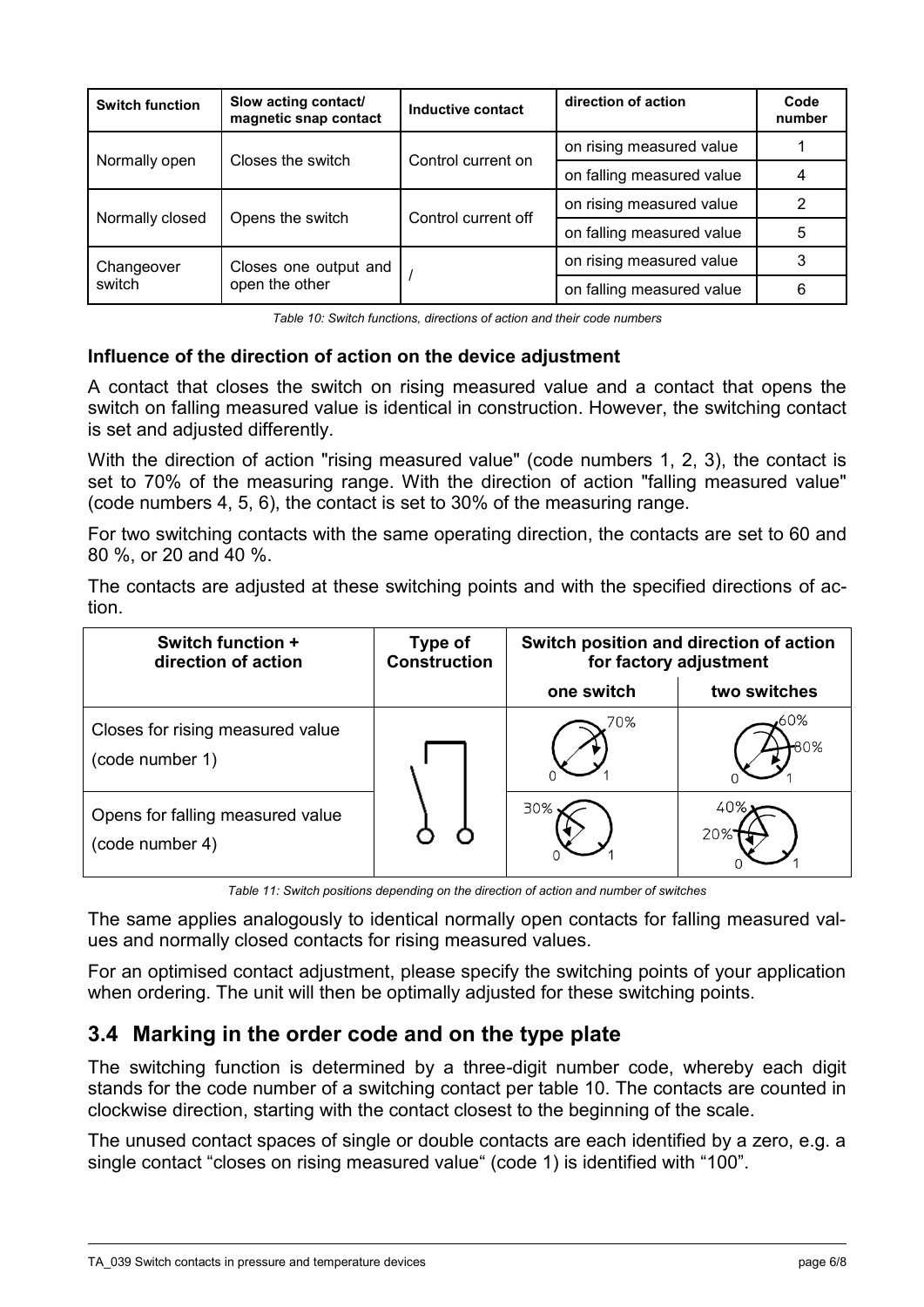# **3.5 Examples of order codes**

- Double inductive contact with safety initiator  $\rightarrow$  type of contact = N1
- 1. Inductive contact closes on rising measured value  $\rightarrow$  code number 1
- 2. Inductive contact opens on rising measured value  $\rightarrow$  code number 2
- 3. Inductive contact not be used  $\rightarrow$  code number 0
- 
- 
- -

| Order code - option: | N 1 1 2 0 |
|----------------------|-----------|
| type of contact      |           |
| switch function      |           |

*Table 13: Order code example*

# **4 Pin connection**

The assignment of terminal connections is realised according to DIN 16085 and DIN 16196.

# **4.1 Pin numbering for the cable connector**

The cable connector has the following pin numbering (view of device respectively rear of cable connector):



*Figure 1: Cable connector*

# **4.2 Pin assignment for switch contacts**

See below the pin assignment of the respective switch functions:

### **4.2.1 Magnetic snap and slow acting contacts**

| contact function           | switch function                                                                                                    | <b>Common circuit</b>                    | separated circuits                       |
|----------------------------|--------------------------------------------------------------------------------------------------------------------|------------------------------------------|------------------------------------------|
| single maker/breaker       | maker or breaker                                                                                                   | $1 + 4$                                  |                                          |
| single change over element | maker<br>breaker                                                                                                   | $1 + 4$<br>$2 + 4$                       |                                          |
| double maker/breaker       | 1 <sup>st</sup> contact<br>$2nd$ contact                                                                           | $1 + 4$<br>$2 + 4$                       | $1 + 2$<br>$3 + 4$                       |
| double change over element | 1 <sup>st</sup> change over element<br>maker<br>breaker<br>2 <sup>nd</sup> change over element<br>maker<br>breaker | $1 + 4$<br>$2 + 4$<br>$5 + 4$<br>$6 + 4$ | $1 + 4$<br>$2 + 4$<br>$5 + 3$<br>$6 + 3$ |
| triple maker/breaker       | 1 <sup>st</sup> contact<br>$2nd$ contact<br>3 <sup>rd</sup> contact                                                | $1 + 4$<br>$2 + 4$<br>$3 + 4$            | $1 + 2$<br>$3 + 4$<br>$5 + 6$            |

*Table 14: Pin connection for magnetic snap and slow acting contacts*